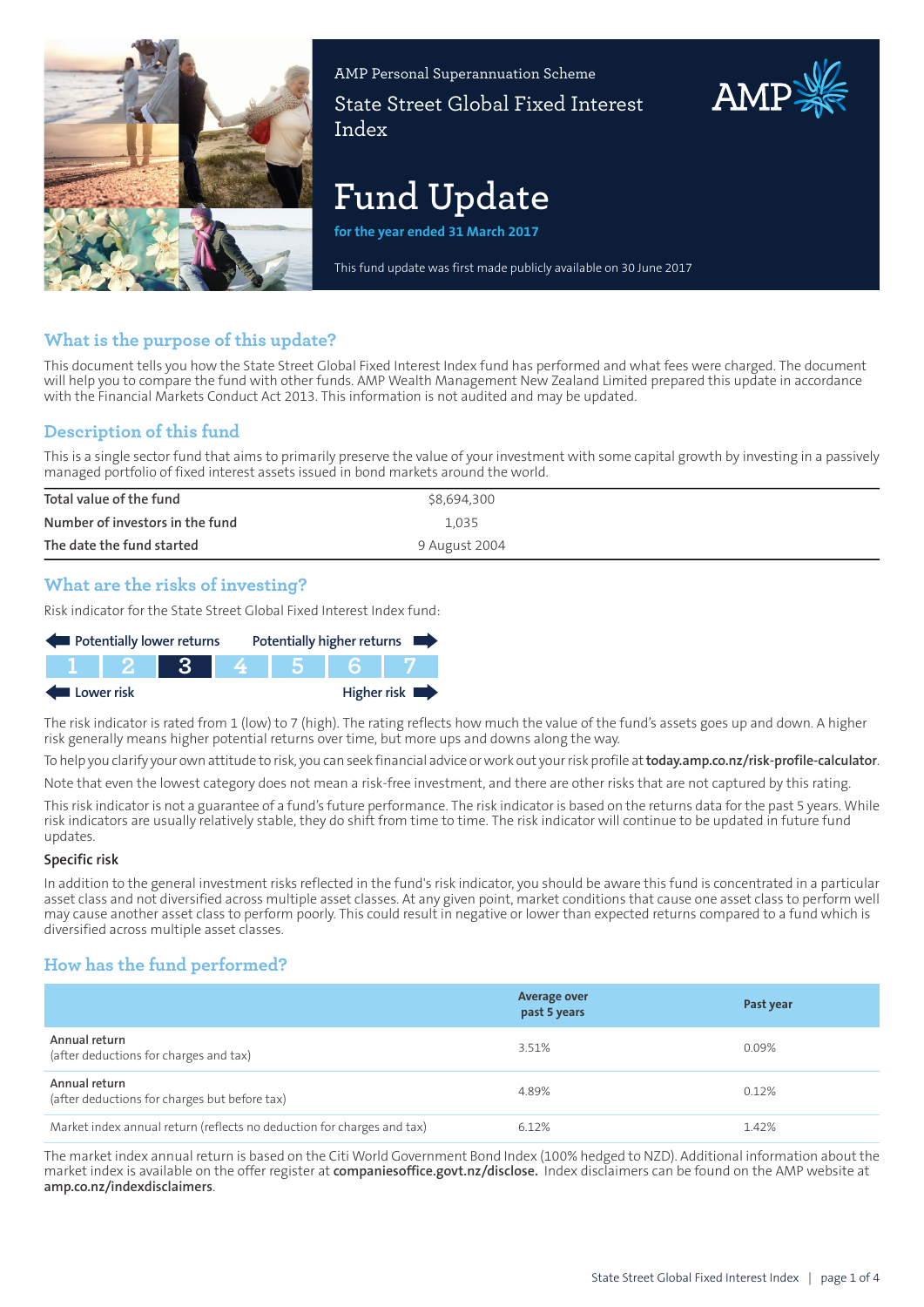#### **Annual return graph**



This shows the return after fund charges and tax for each of the last 10 years ending 31 March. The last bar shows the average annual return for the last 10 years, up to 31 March 2017.

**Important:** This does not tell you how the fund will perform in the future.

## **What fees are investors charged?**

Investors in the State Street Global Fixed Interest Index fund are charged fund charges. In the year to 31 March 2017 these were:

|                                                                      | % net asset value                                                        |
|----------------------------------------------------------------------|--------------------------------------------------------------------------|
| Total fund charges (estimated)                                       | $0.98\%$ *                                                               |
| Which are made up of -                                               |                                                                          |
| Total management and administration charges (estimated)              | 0.98%                                                                    |
| Including -                                                          |                                                                          |
| Manager's basic fee                                                  | 0.70%                                                                    |
| Other management and administration charges (estimated) <sup>1</sup> | 0.28%                                                                    |
| Total performance-based fees                                         | 0.00%                                                                    |
| <b>Other charges</b>                                                 | Dollar amount per investor or description<br>of how charge is calculated |
| <b>NIL</b>                                                           |                                                                          |

\* Based on a decrease in regulatory costs and expenses, the Manager estimates that the total fund charges for the next scheme year will be 0.91% of the net asset value.

Investors may also be charged individual action fees for specific actions or decisions (for example, for withdrawing from or switching funds). Small differences in fees and charges can have a big impact on your investment over the long term.

#### **Example of how this applies to an investor**

Craig had \$10,000 in the fund at the start of the year and did not make any further contributions. At the end of the year, Craig received a return after fund charges were deducted of \$9.00 (that is 0.09% of his initial \$10,000). Craig also paid \$0.00 in other charges. This gives Craig a total return after tax of \$9.00 for the year.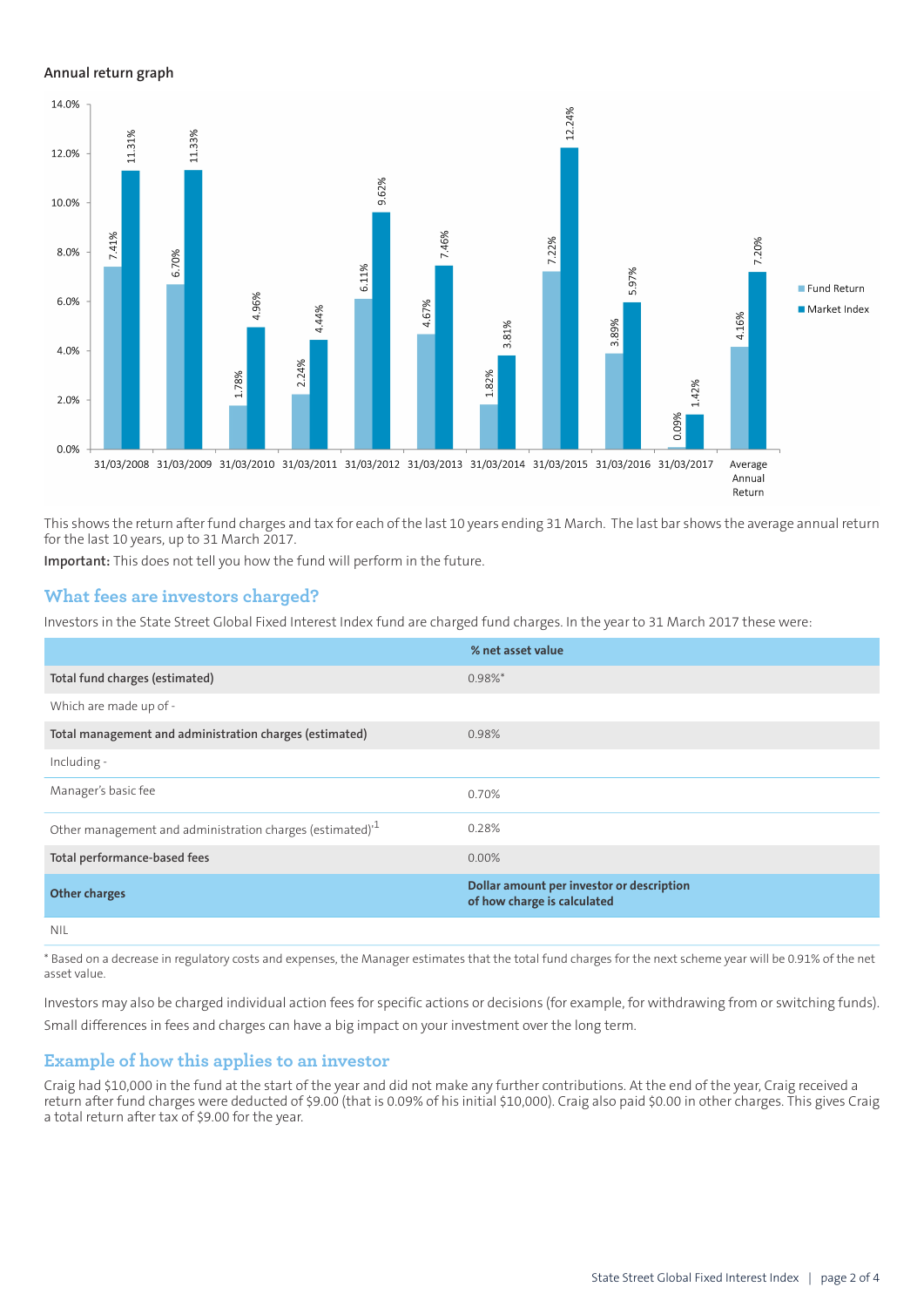## **What does the fund invest in?**

## **Actual investment mix<sup>2</sup>**

This shows the types of assets that the fund invests in.



#### **Target investment mix**

This shows the mix of assets that the fund generally intends to invest in.

| <b>Asset Type</b>            | <b>Allocation</b> |
|------------------------------|-------------------|
| Cash and cash equivalents    | 0.00%             |
| New Zealand fixed interest   | 0.00%             |
| International fixed interest | 100.00%           |
| Australasian equities        | 0.00%             |
| International equities       | 0.00%             |
| Listed property              | $0.00\%$          |
| Unlisted property            | $0.00\%$          |
| Commodities                  | 0.00%             |
| Other                        | $0.00\%$          |

## **Top 10 investments<sup>2</sup>**

|                | <b>Name</b>                                  | Percentage<br>of fund<br>net assets | <b>Asset Type</b>            | <b>Country</b>           | <b>Credit rating</b><br>(if applicable) |
|----------------|----------------------------------------------|-------------------------------------|------------------------------|--------------------------|-----------------------------------------|
| $\mathbf{1}$   | State Street Global Fixed Income Index Trust | 100.00%                             | International fixed interest | Australia                | N/A                                     |
| $\overline{2}$ | $\overline{\phantom{a}}$                     | $\sim$                              | $\sim$                       | $\sim$                   | $\overline{\phantom{a}}$                |
| 3              | $\sim$                                       | $\sim$                              | $\sim$                       | $\sim$                   | $\overline{\phantom{a}}$                |
| $\overline{4}$ | $\sim$                                       | $\sim$                              | $\sim$                       | $\overline{\phantom{a}}$ | $\overline{\phantom{a}}$                |
| 5              | $\overline{\phantom{a}}$                     | $\overline{\phantom{a}}$            | $\sim$                       | $\sim$                   | $\overline{\phantom{a}}$                |
| 6              | $\sim$                                       | $\overline{\phantom{a}}$            | $\sim$                       | $\sim$                   | $\overline{\phantom{a}}$                |
| $\overline{7}$ | $\sim$                                       | $\sim$                              | $\sim$                       | $\sim$                   | $\sim$                                  |
| 8              | $\sim$                                       | $\sim$                              | $\sim$                       | $\sim$                   | $\overline{\phantom{a}}$                |
| 9              | $\sim$                                       | $\sim$                              | $\sim$                       | $\sim$                   | $\sim$                                  |
| 10             | $\sim$                                       | $\sim$<br>and the contract          |                              | $\sim$                   | $\sim$                                  |

The top 10 investments make up 100.00% of the fund.